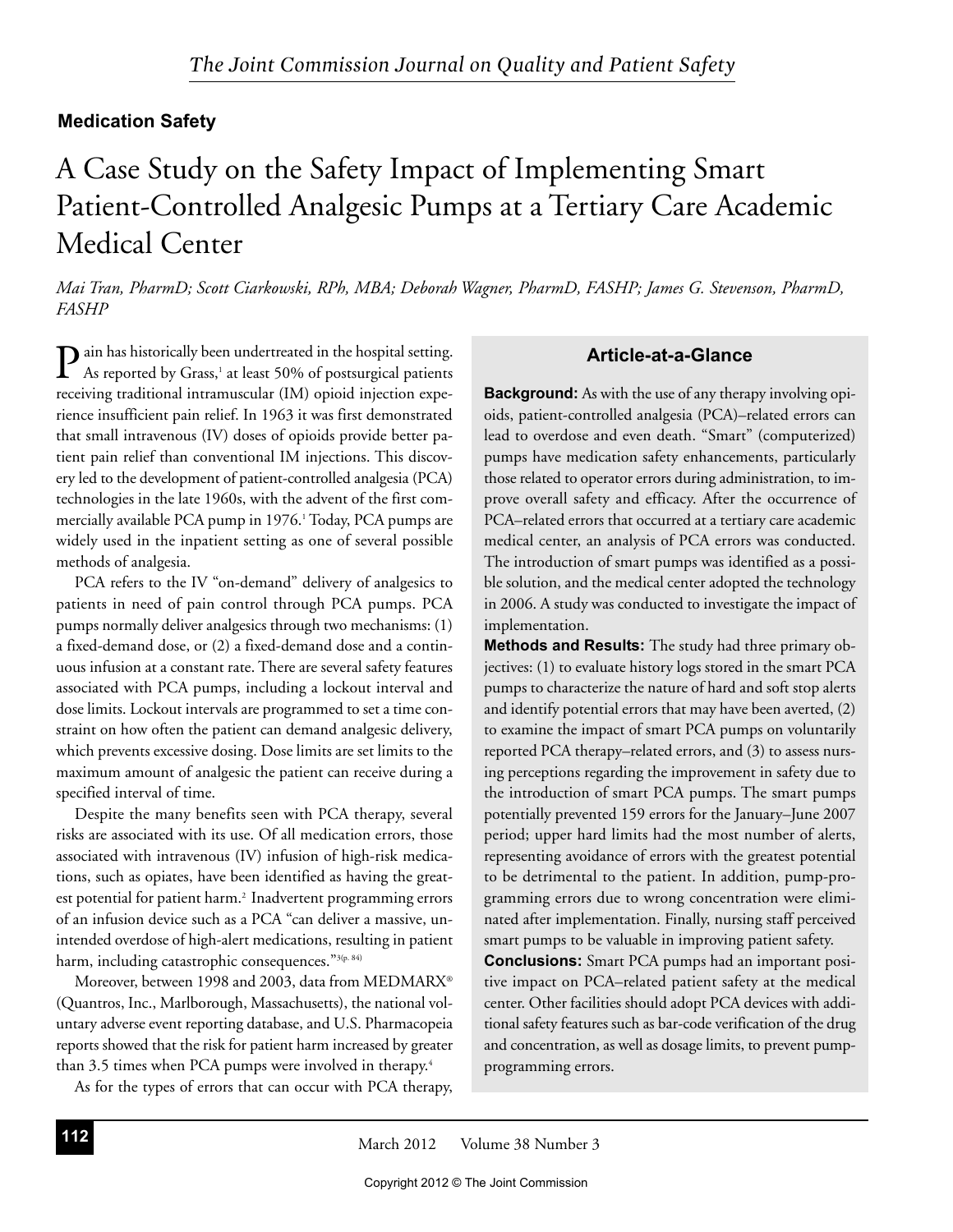there are two main categories: human errors and equipment errors. Schein et al. identified 13 categories of PCA-related safety hazards—wrong analgesic, pump misprogramming, false triggering (that is, short circuit), false triggering by proxy, drug accumulation in IV deadspace, runaway fluid column due to "siphoning" or other means, PCA pump malfunction due to hardware failure, PCA pump malfunction due to software design error, retrograde flow of PCA analgesic into a second IV set due to catheter blockade, bad medical judgment in formulating PCA prescription or order, anaphylaxis, unknown sensitivity of the patient to opioids resulting in respiratory depression, and reprogramming with criminal intent.<sup>5</sup>

In a retrospective review of MEDMARX data to examine the magnitude, frequency, and nature of medication errors associated with PCA, Hicks and colleagues found that 6.5% (624) of the 9,571 PCA–related errors that occurred between July 1, 2000 and June 30, 2005, led to patient harm. Human factors were identified as the leading cause of PCA–related errors, and the majority of the errors occurred in the drug administration phase. These administration errors fall under the categories identified by Schein et al. and include improper doses or amounts of opioid given, failure to match drug concentration with pump programming, omission errors such as forgetting to turn the pump on, or giving the wrong drug.<sup>6</sup>

Although the types of errors associated with PCA pumps vary widely, they all can lead to the same end result—respiratory depression and death. To help prevent serious patient harm and improve patient outcomes with PCA therapy, "smart" (computerized) pumps were developed. Smart PCA pumps are PCA pumps with medication safety enhancements to improve overall safety and efficacy, particularly those related to operator errors during administration. One feature that smart PCA pumps may have is a bar-code scanner. When an opioid syringe is scanned, the bar-code scanner automatically selects the medication and concentration of opioid so that these parameters do not need to be manually programmed. This helps to prevent pump misprogramming. This bar-code verification step is required and cannot be bypassed. Another important feature that is available in many smart pumps is software for the creation of drug libraries contained within the pump, which allow upper and lower dosage limits to be set for each medication and within individual patient care areas. With this feature, if a pump is programmed above or below a medication dosage limit, the user will be alerted that an error may have occurred. Some alerts, known as "soft alerts," will have an override option to allow the user to continue with the programmed input. Other alerts, known as "hard alerts," will not allow the user to override, and the user will have

|                  | Loading<br><b>Dose</b> | <b>PCA</b><br>Dose | Con't<br>Rate     | 4-Hour<br>Limit  |
|------------------|------------------------|--------------------|-------------------|------------------|
| Lower hard limit | 0.1 <sub>mg</sub>      | $0.1$ mg           | 0.1 <sub>mg</sub> | n/a              |
| Lower soft limit | 0.5 <sub>mg</sub>      | n/a                | n/a               | n/a              |
| Upper soft limit | 5 <sub>mq</sub>        | 2 mg               | 2 mg              | 30 <sub>mg</sub> |
| Upper hard limit | $5.1 \text{ mg}$       | 2.5 <sub>mg</sub>  | 4 mg              | 60 mg            |

Table 1. Sample Adult Normal Patient Drug Library

patient-controlled analge :`on't. constant: n/a. not apı

to reprogram his or her input within the limits defined in the pump's drug library. Such soft and hard alerts help users recognize possible programming errors before they have a chance to cause harm to the patient. Most smart pumps also have memory logs that record the history of programming errors, alerts, reprogramming events, and overrides. This technology is valuable for quality assurance purposes. Finally, many smart pumps also have a verification screen, which reflects back programming to the user and asks the user to verify that the input is correct. This functionality of the smart PCA pump provides the user with another opportunity to detect and prevent errors before medication administration to the patient.

After the occurrence of PCA-related errors that occurred at the University of Michigan Health System (UMHS; Ann Arbor, Michigan), and because of the high-risk nature of the medications used with PCA pumps, an analysis of PCA errors that occurred at UMHS for the January 1-November 1, 2005, period was conducted. The analysis showed incorrect pump programming for PCA dosing, continuous infusions, and settings of fourhour limits for infusions as the most frequent causes of error. Because of the nature of the errors, the implementation of smart pumps was identified as a possible solution. As a result, UMHS adopted smart pump technology\* in June 2006. Before the implementation of the smart pumps, drug libraries that include both soft and hard limits were developed for both adult and pediatric care areas. An example of the UMHS drug library for an opiate-naïve adult patient [Adult Normal Patient] on morphine 1 mg/mL can be seen in Table 1 (above). Five months after the new PCA pumps were put into place, one month of data was collected and analyzed. The results indicated that a total of 81 potential errors were prevented through the use of smart pumps in pediatric and adult clinical care areas, providing a total potential error reduction of 9.5% in patients on PCA therapy in the month of data analyzed.7

<sup>\*</sup> Information about the smart pump model and vendor can be obtained by e-mail request from the author [JGS]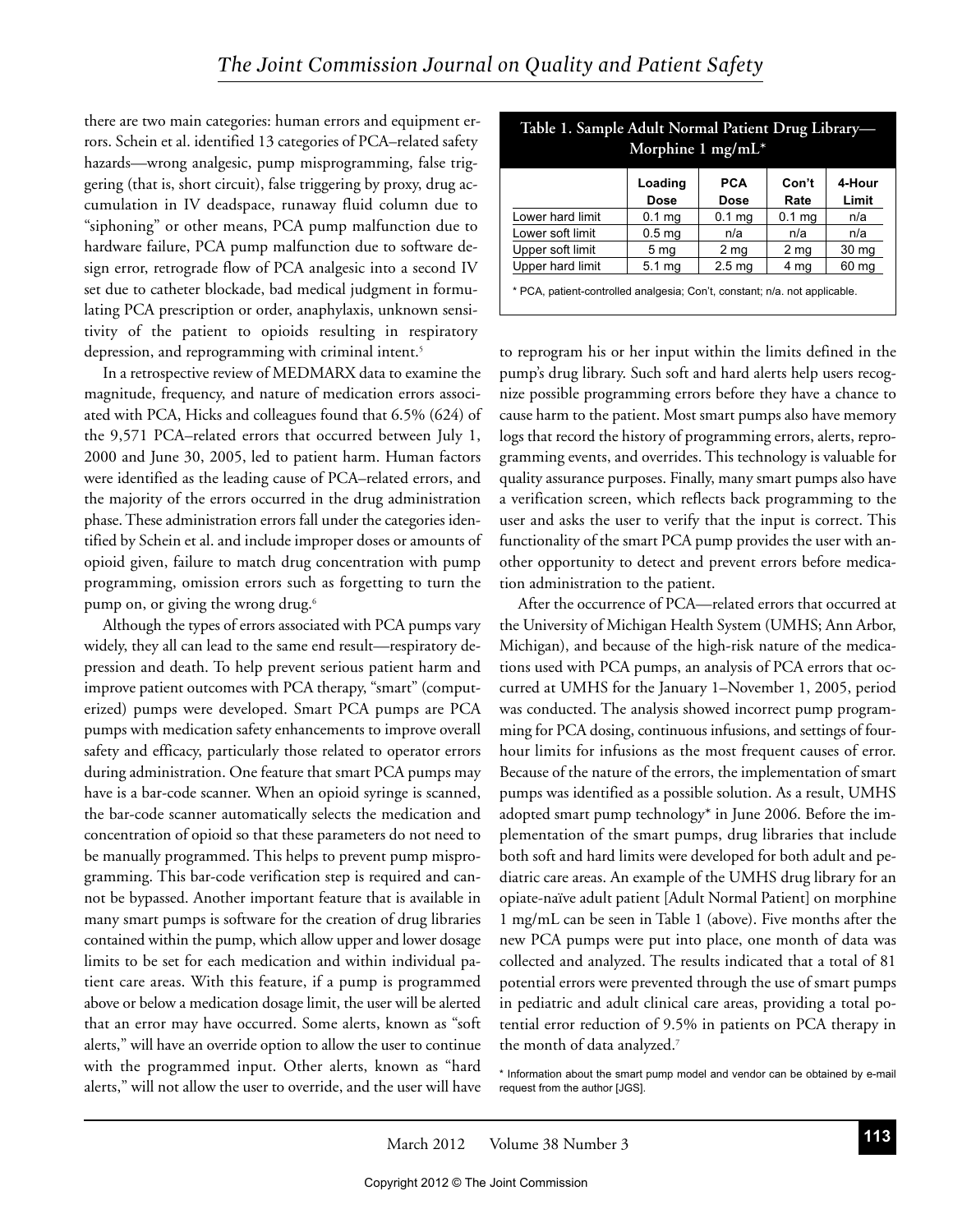| Table 2. Edit Variance Report Data* |                                          |                                                                                                                                                        |    |                                                   |                                                          |           |  |  |
|-------------------------------------|------------------------------------------|--------------------------------------------------------------------------------------------------------------------------------------------------------|----|---------------------------------------------------|----------------------------------------------------------|-----------|--|--|
|                                     | <b>Upper Hard</b><br><b>Limit Alerts</b> | <b>Upper Soft Limit</b><br><b>Lower Soft Limit</b><br><b>Lower Hard</b><br><b>Alerts with Edits</b><br><b>Limit Alerts</b><br><b>Alerts with Edits</b> |    | <b>Total Potential</b><br><b>Errors Prevented</b> | Total Significant <sup>†</sup><br>(% of Total Potential) |           |  |  |
| Fentanyl                            |                                          |                                                                                                                                                        |    |                                                   | 18                                                       | 12 (67%)  |  |  |
| -Adult normal                       |                                          | 6                                                                                                                                                      |    |                                                   | 17                                                       | 11 (65%)  |  |  |
| -Adult high                         | 0                                        |                                                                                                                                                        |    |                                                   |                                                          |           |  |  |
| -Adult max                          | 0                                        |                                                                                                                                                        | O  |                                                   |                                                          | 1 (100%)  |  |  |
| Hydromorphone                       |                                          |                                                                                                                                                        |    |                                                   | 55                                                       | 33 (60%)  |  |  |
| -Adult normal                       | 31                                       | հ                                                                                                                                                      | 12 |                                                   | 49                                                       | 33 (67%)  |  |  |
| -Adult high                         | 2                                        |                                                                                                                                                        |    |                                                   | 6                                                        | $0(0\%)$  |  |  |
| -Adult max                          | 0                                        |                                                                                                                                                        |    |                                                   |                                                          |           |  |  |
| <b>Morphine</b>                     |                                          |                                                                                                                                                        |    |                                                   | 86                                                       | 51 (59%)  |  |  |
| -Adult normal                       | 35                                       | 13                                                                                                                                                     | 25 |                                                   | 73                                                       | 38 (52%)  |  |  |
| -Adult high                         | 4                                        |                                                                                                                                                        |    |                                                   | 13                                                       | 13 (100%) |  |  |
| -Adult max                          | 0                                        |                                                                                                                                                        |    |                                                   |                                                          |           |  |  |
| Total                               | 79                                       | 35                                                                                                                                                     | 42 | 3                                                 | 159                                                      | 96 (60%)  |  |  |

\* PCA, patient-controlled analgesia.

 $\dagger$  Errors  $\geq 50\%$  in magnitude from limit.

On the basis of this research conducted at UMHS, as well as the literature, it is evident that the use of regular PCA pumps can lead to very serious, and potentially fatal, errors. We conducted a study to further investigate the impact of the implementation of smart PCA pumps at UMHS, with a focus on the following three primary objectives:

1. To evaluate history logs stored in the smart PCA pumps to characterize the nature of hard and soft stop alerts and identify potential errors that may have been averted

2. To examine the impact of smart PCA pumps on voluntarily reported errors related to PCA therapy

3. To assess nursing perceptions regarding the improvement in safety due to the introduction of smart PCA pumps

#### **Methods and Results**

#### **OBJECTIVE 1**

Methods. Data from the smart pumps in the adult clinical care areas at UMHS were reviewed for the January-June 2007 period to determine the types and frequencies of potential errors that were detected by the pump software and user interface. The data were reviewed in the form of two reports: (1) an edit variance report, which recorded hard and soft alerts that led to input edits, and (2) an override report, which recorded bypassed alerts. Several data points from the edit variance report were excluded from analysis because they did not indicate an edit in input values (these data points represented soft alerts that belonged on the override report; it is unclear why they appeared on the edit variance report).

*Results*. Table 2 (above) and Table 3 (above) summarize the

#### Table 3. Override Report Data

|                 | <b>Upper Soft</b><br><b>Limit Alerts</b> | <b>Lower Soft</b><br><b>Limit Alerts</b> |       |
|-----------------|------------------------------------------|------------------------------------------|-------|
|                 | (Bypassed)                               | (Bypassed)                               | Total |
| Fentanyl        |                                          |                                          | 86    |
| -Adult normal   | 52                                       | 2                                        | 54    |
| -Adult high     | O                                        | O                                        | U     |
| -Adult max      | 19                                       | 13                                       | 32    |
| Hydromorphone   |                                          |                                          | 134   |
| -Adult normal   | 98                                       | ŋ                                        | 98    |
| -Adult high     | 32                                       | 4                                        | 36    |
| -Adult max      | U                                        | n                                        | O     |
| <b>Morphine</b> |                                          |                                          | 306   |
| -Adult normal   | 209                                      | 8                                        | 217   |
| -Adult high     | 88                                       |                                          | 89    |
| -Adult max      | U                                        | n                                        | U     |
| Total           | 498                                      | 28                                       | 526   |

data collected from the pumps. The data from the edit variance report (summarized in Table 2) show that the smart PCA pumps potentially prevented 159 errors in the adult clinical care area for the January–June 2007 period. Of the 159 errors, 96 (60%) were potentially significant, as the input values differed by  $\geq$  50% in magnitude from the limits set in the drug libraries. Of the three opiates used in PCA pumps at UMHS, morphine had the greatest number of total potential errors prevented. This finding reflects the fact that morphine is the opiate most often used in the PCA pumps at UMHS (76.1%). However, in a breakdown of each individual opiate, 15% of fentanyl programming triggered an input edit, in comparison with 5% of hydro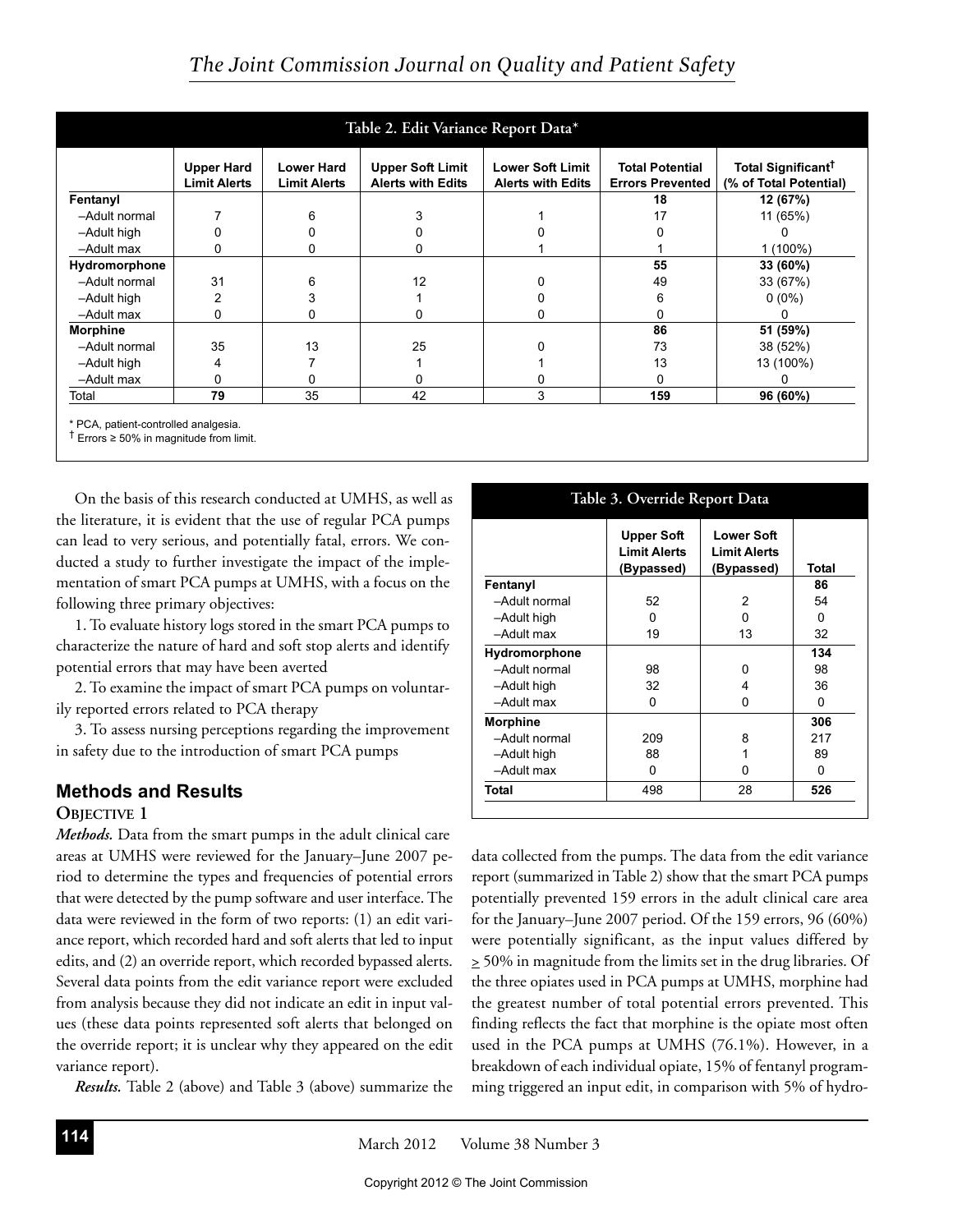morphone programming and only 2% of morphine programming. Also of interest is the finding that the upper hard limits had the most number of alerts (79/159, or 50%) of the four different categories of alerts. One could argue that these are the most important types of alerts because they completely stop the user from inputting values that are too high for the patient and that could lead to an overdose.

The data from the override report (summarized in Table 3) show that 526 soft alerts were bypassed in the January–June 2007 period, accounting for 92% of the total number of soft alerts that occurred during this period. This means not only that a large number of soft alerts were false alarms but also that 45 soft alerts actually detected an error and resulted in a change in programming (Table 2). A breakdown of the bypassed soft alerts shows that 8% were related to loading-dose programming, 18% were related to demand-dose programming, 52% were related to four-hour dose-limit programming, and 22% were related to continuous-infusion-rate programming. Of the 526 bypassed soft alerts, 498 (95%) were due to upper soft limit values, and 209 (40%) were due specifically to the upper soft limit value of the adult normal library for morphine. On the basis of this information, further investigation should be conducted to determine if this upper soft limit value should be adjusted to reduce the number of unnecessary alerts and to prevent "alert fatigue."

## **OBJECTIVE 2**

Methods. Data from the UMHS voluntary adverse event reporting system<sup>2</sup> was evaluated during two periods. Because smart pump implementation occurred in June 2006, January-December 2005 was defined as the pre–smart pump period, and January-December 2007 was defined as the post-smart pump period. The number of patients receiving PCA therapy in both 2005 and 2007 was approximately equal, with 16,349 patients for 2005 and 16,249 patients for 2007. Therefore, any differences in the number of reported errors between the two years are unlikely to be due to differences in pump utilization but could have been influenced by underreporting, as well as changes in reporting rates due to hospital initiatives to improve reporting of medication errors.

Results. First, the PCA-related errors reported for the two periods via the reporting system were examined to determine what types of errors would be affected by implementing smart pumps. It was determined that smart pumps, because of their bar-code scanners and programmed drug libraries, had the greatest impact on errors relating to wrong doses or volumes of analgesic given. The study was not designed to assess whether improvements to the human design features of a smart pump con-

tributed to error detection other than how the forced function of the bar-code scanner and defined soft and hard limits of the drug library affected the number of errors reported.

Information on the types of errors affected by smart pump implementation was then further broken down to determine the possible causes for patients to receive the wrong doses or volumes of analgesic. Eight categories, similar to the categories of PCA-related safety hazards created by Schein et al.,<sup>4</sup> were identified and are listed in Table 4 (page 116).

Wrong-dose/volume errors. When comparing the wrong dose/volume errors of 2005 to those of 2007, it was noted that for both years, pump-programming errors made up the majority of wrong dose/volume errors. Pump-programming errors accounted for 50% (20/40) of wrong dose/volume errors in 2005 versus 30% (13/43) in 2007, representing a 35% reduction (nonsignificant, either by z-test [a large-sample normal approximation of the poisson yielded a  $p$  value of .19] or chi-square test [p value of .065]).

Missed orders. The second largest category of errors for both years was missed orders, accounting for 23% (9/40) of wrong dose/volume errors in 2005 and 26% (11/43) of wrong dose/volume errors in 2007.

Prescribing Errors. The third largest category for both years was prescribing errors, accounting for 15% (6/40) of wrong dose/volume errors in 2005 and 16% (7/43) of wrong dose/volume errors in 2007.

Detailed results of the data are provided in Table 5 (page 116).

Pump-Programming Errors. Because smart PCA pumps are likely to have the most impact on pump-programming errors and because such errors made up the majority of wrong dose/volume errors in both 2005 and 2007, pump-programming errors were further analyzed. Seven categories of errors in pump programming were identified (as listed in Table 5): wrong interval, wrong dose, wrong four-hour dosing limit, wrong concentration, wrong drug, wrong drug library, and wrong continuous infusion setting.

In a comparison of pump-programming errors of 2005 to those of 2007, there was one very drastic difference. As shown in Table 5, while 10 (42%) pump-programming errors were due to wrong concentration in 2005, in 2007 there were no reports of pump-programming errors due to wrong concentration ( $p =$ .009, chi-square test). Elimination of reported wrong-concentration errors was likely attributable to the mandatory bar-code scanning feature of smart PCA pumps. Another notable difference between the two years is that drug libraries became a feature of the new, smart pumps in 2007, thereby introducing a new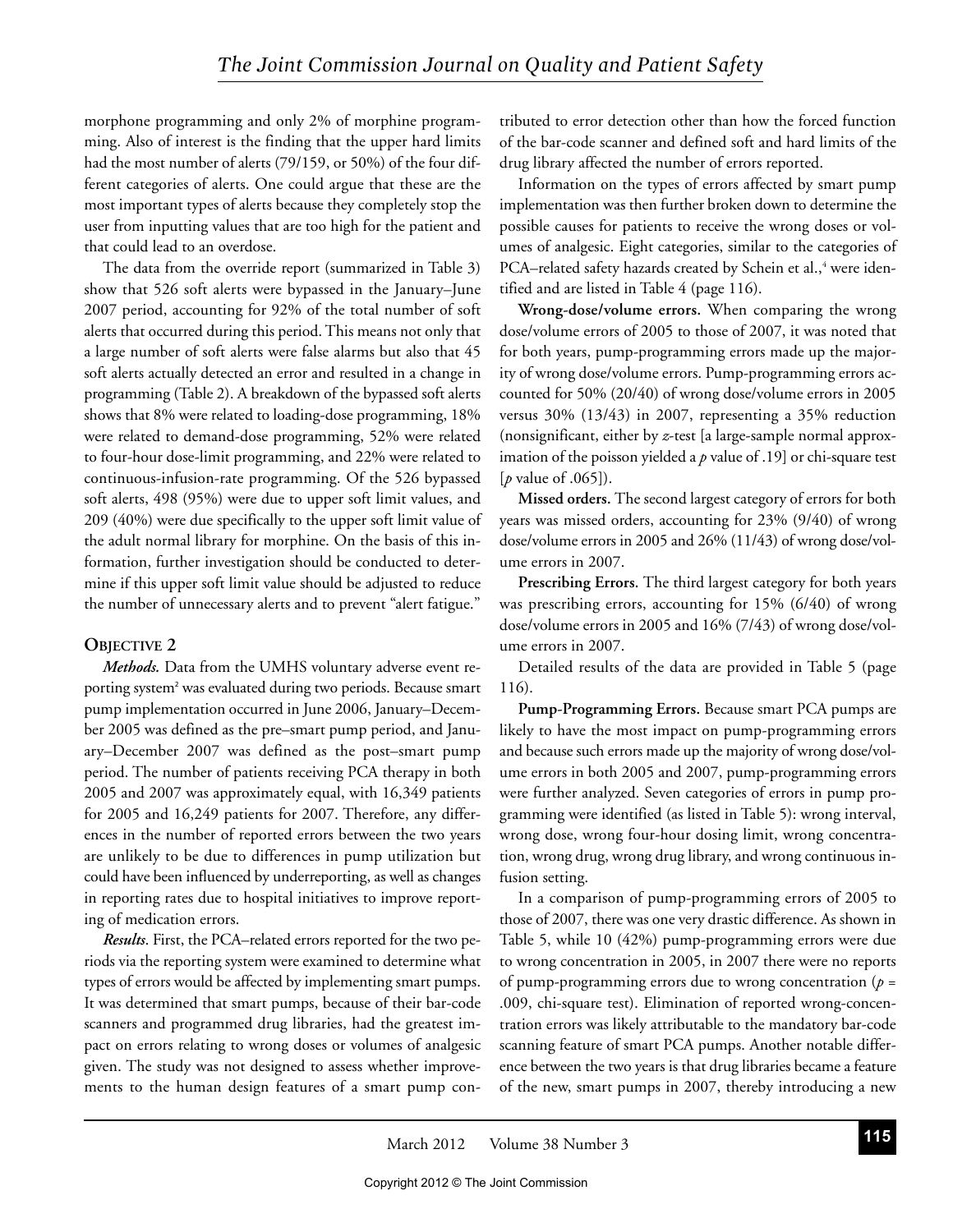| <b>Error Category</b> | <b>Description</b>                          | <b>Example</b>                                                              |
|-----------------------|---------------------------------------------|-----------------------------------------------------------------------------|
| Pump                  | Programming the wrong medication, concen-   | Programming for a hydromorphone concentration of 0.2 mg/mL when             |
| programming           | tration, dose, and so on, into the pump     | 0.5 mg/mL was actually ordered and given                                    |
| Missed orders         | Failure to recognize an order to change a   | A nurse overlooking an order written to decrease a patient's continuous     |
|                       | patient's current PCA settings              | infusion dose                                                               |
| Prescribing errors    | Inappropriate prescribing leading to sub-   | A physician failing to dose morphine based on a patient's weight, pain      |
|                       | or supratherapeutic effects for a patient   | level, and/or previous use of opiates, thereby giving a subtherapeutic dose |
| Pump malfunctions     | Failure of the pump to properly function    | A pump failing to deliver the correct "on-demand" dose of analgesic to a    |
|                       |                                             | patient when requested                                                      |
| Dispensing errors     | Errors in the preparation and dispensing of | A syringe of analgesic being mislabeled as fentanyl 50 mcg/mL when          |
|                       | <b>PCA</b> syringes                         | it should have been labeled as fentanyl 20 mcg/mL                           |
| Administration/       | Failure to appropriately set up the PCA     | A patient not being connected to his or her PCA tubing while the pump is    |
| preparation errors    | pump to ensure efficacy for the patient     | running                                                                     |
| PCA by proxy          | Persons other than the patient pressing the | A visitor pressing the "on-demand" button for a patient while the patient   |
|                       | "on-demand" button to deliver small-bolus   | is sleeping because he or she does not want the patient to awaken           |
|                       | doses of analgesic                          | because of pain                                                             |
| Deficits in           | Failure to properly inform the patient of   | A patient never being given his or her "on-demand" PCA button or told       |
| patient education     | the functions of the PCA pump               | how to use it                                                               |

potential source of error in programming-that is, selecting the wrong drug library (one such error occurred in 2007).

Severity of Errors. To address any changes in the severity of errors that may have occurred due to the implementation of smart PCA pumps, the adverse event reporting system's reports of error severity from both 2005 and 2007 were examined. Errors were categorized into the nine standard categories defined by the National Coordinating Council for Medication Error Reporting and Prevention (NCC MERP).<sup>8</sup> During both years, category C (event occurred and reached the patient but no harm) errors made up the majority of errors, accounting for 71% (50/70) of reported errors in 2005, and 44% (35/79) of reported errors in 2007. One notable difference between the two years is an increase in the number of more severe (category D, E, F, G, H, and I) errors in 2007 compared with 2005. In 2005 these categories accounted for 16% (11/70) of reported errors, while in 2007 these categories accounted for 46% (36/79) of reported errors.

Further examination of the specific error incidents indicated that most of the severe errors in 2007 were due to oversedation requiring naloxone use. However, there was a potential confounding factor to explain this finding. In 2006 there was a deliberate action to encourage the reporting of any patient care situation that required the use of naloxone, which significantly increased the reporting of oversedation with subsequent naloxone administration. Detailed results of the error-severity data are shown in Table 6 (page 117).

| <b>Wrong-Dose/Wrong-Volume Errors</b> | 2005     | 2007     |  |
|---------------------------------------|----------|----------|--|
| Pump programming <sup>†</sup>         | 20 (50%) | 13 (30%) |  |
| Order missed                          | 9(23%)   | 11 (26%) |  |
| Prescribing error                     | 6(15%)   | 7 (16%)  |  |
| Pump malfunction                      | $0(0\%)$ | $0(0\%)$ |  |
| Dispensing error                      | 1(3%)    | 1(2%)    |  |
| Administration/preparation error      | 3(8%)    | 6(14%)   |  |
| PCA by proxy                          | 1(3%)    | 4 (9%)   |  |
| Patient education                     | $0(0\%)$ | 1(2%)    |  |
| <b>Total Reported Errors</b>          | 40       | 43       |  |
|                                       |          |          |  |
| Programming Errors <sup>†</sup>       | 2005     | 2007     |  |
| Wrong interval                        | 4 (17%)  | 3 (19%)  |  |
| Wrong dose                            | 5(21%)   | 3(19%)   |  |
| Wrong 4-hour dose limit               | 3(13%)   | 5 (31%)  |  |
| Wrong concentration                   | 10 (42%) | $0(0\%)$ |  |
| Wrong continuous infusion setting     | 2(8%)    | 4 (25%)  |  |
| Wrong drug                            | $0(0\%)$ | $0(0\%)$ |  |
| Wrong-drug library                    | $0(0\%)$ | 1(6%)    |  |
| <b>Total Programming Errors</b>       | 24       | 16       |  |

Table 5. Adverse Event Reporting System Reporting Data,

2005 Versus 2007\*

#### Several pump programming errors involved more than one category

#### **OBJECTIVE 3**

Methods. A survey was administered to nurses involved in using PCA pumps to determine whether they perceived any changes in the safety of their patients when using the smart PCA pumps in comparison to the regular PCA pumps. The survey targeted adult care nurses who (1) worked in hospital units with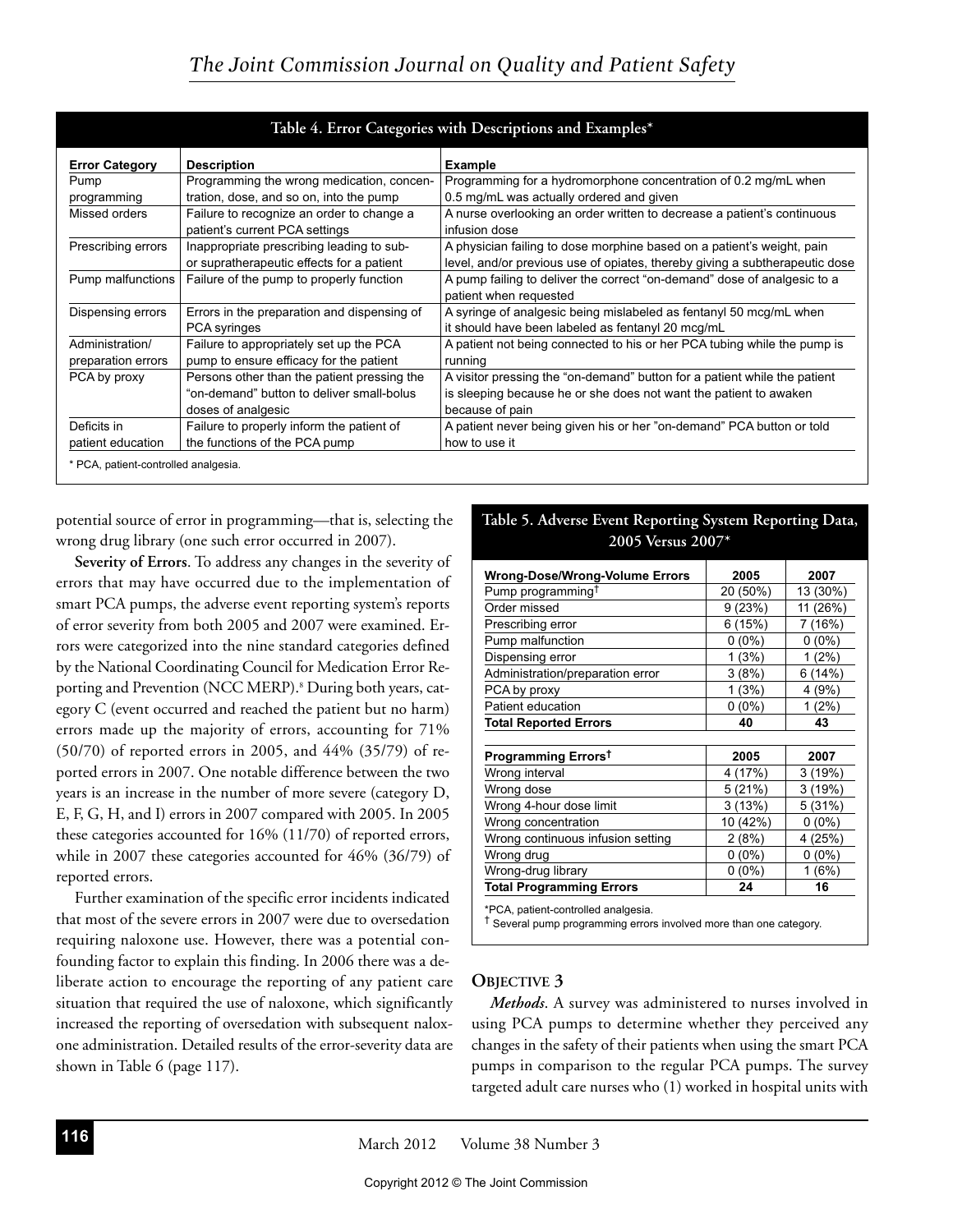|                                             | 2005     | 2007     |
|---------------------------------------------|----------|----------|
| Not specified                               | $1(1\%)$ | $0(0\%)$ |
| A: Potential for error/unsafe conditions    | 3(4%)    | 4 (5%)   |
| B: Near miss. Event occurred but did        | 5(7%)    | 4 (5%)   |
| not reach patient.                          |          |          |
| C: No harm. Event occurred and reached      | 50 (71%) | 35 (44%) |
| patient.                                    |          |          |
| D: No harm. Patient required increased      | 2(3%)    | 17 (22%) |
| observation/monitoring and/or additional    |          |          |
| lab tests/procedures.                       |          |          |
| E: Temporary harm. Patient required         | 7(10%)   | 15 (19%) |
| intervention.                               |          |          |
| F: Temporary harm. Patient required initial | 2(3%)    | $1(1\%)$ |
| or prolonged hospitalization.               |          |          |
| G: Permanent harm.                          | $0(0\%)$ | $0(0\%)$ |
| H: Patient required intervention to sustain | $0(0\%)$ | 3(4%)    |
| life.                                       |          |          |
| I: Patient died due to error.               | $0(0\%)$ | $0(0\%)$ |
| Total                                       | 70       | 79       |
|                                             |          |          |

Table 6. Error Severity for 2005 and 2007

the largest percentage of PCA pump utilization and who (2) began employment at UMHS in 2005 or earlier, so that they would have had experience with both previous and new PCA technology. All nurses meeting these criteria were given an opportunity to respond to the survey, which was distributed through an e-mailed hyperlink to a website. The e-mailed request for survey participation was sent to the nurses on three separate occasions to maximize the number of responses. The survey response rate was approximately 32%, or 128 nurses. The survey included two preliminary questions asking the nurses when they started working at UMHS and whether or not they had experience working with the PCA pumps in use at UMHS before implementation of the currently used smart PCA pumps. Nurses who started working at UMHS after 2005 or nurses who did not have experience with the old PCA pumps were asked to stop taking the survey. However, 13 nurses (10%) continued to take the survey despite not meeting the preliminary requirements. This is a limitation to the study; because the survey was anonymous, it was not possible to separate the responses of these nurses from the responses of the other nurses who met the preliminary requirements.

Results. In terms of the new features, the results of the survey showed that nurses overwhelmingly felt that the additional features of the smart PCA pumps, including the bar-code scanner, preset dose limits, and verification/review screen, provided additional safety benefits to their patients. The survey asked the nurses to rate each of these features on a scale of 1-4, where a score of 4 signifies that the feature provides "significant addi-

tional safety benefits," and a score of 1 signifies that the feature provides "no additional safety benefits." As shown in Table 7 (page 118), the bar-code scanner was perceived to be the most beneficial, with a mean score of 3.74.

In terms of ease of use, the survey results also showed that a majority of the nurses felt that the smart PCA pumps are easier to use than the standard PCA pumps. As shown in Table 8 (page 118), on a scale of 1–4, with 1 being "no easier to use" and 4 being "much easier to use," 42% of the nurses rated the smart PCA pumps with a score of 3, and 32% of the nurses rated the smart PCA pumps with a score of 4. Only 6% of the nurses felt that the smart PCA pumps were no easier to use than the old PCA pumps.

When the nurses were asked to what degree they felt that the smart PCA pumps reduced the occurrence of errors in comparison with the old PCA pumps, 100% of them responded that the smart PCA pumps reduced the occurrence of errors to some degree (on a scale of 1–4, 1 signified "no reduction" and 4, "significant reduction").

Finally, when asked how much more confident they were that their patients were receiving the correct dose of their medications when using the smart PCA pumps in comparison with the old PCA pumps, 45% of the nurses stated that the smart PCA pumps give them much more confidence (score of 4), while 9% stated that the smart pumps do not provide any additional confidence (score of 1).

## **Discussion**

The results of our study show that smart PCA pumps had an important positive impact on PCA-related patient safety at UMHS; wrong concentration errors were eliminated, and 159 errors in the adult clinical care area were potentially prevented during a six-month period. Smart PCA pumps have particularly had an impact on errors involving upper hard limits—the errors with the most potential to be detrimental to the patient. These findings were largely reflected in the survey results, which showed that the nursing staff felt that the smart pumps were useful in decreasing the occurrence of PCA-related errors and improving patient safety.

Draper et al. found that pump-programming overrides were identified as a major contributing factor to a patient receiving a dose of fentanyl in less than half the anticipated time.<sup>9</sup> Accordingly, further investigation should be conducted to examine the impact of the upper soft limit values of the drug libraries.<sup>6</sup> These limits were frequently bypassed during the course of our study, and further research is needed to determine if these values should be increased to prevent "alert fatigue" from unnecessary alerts.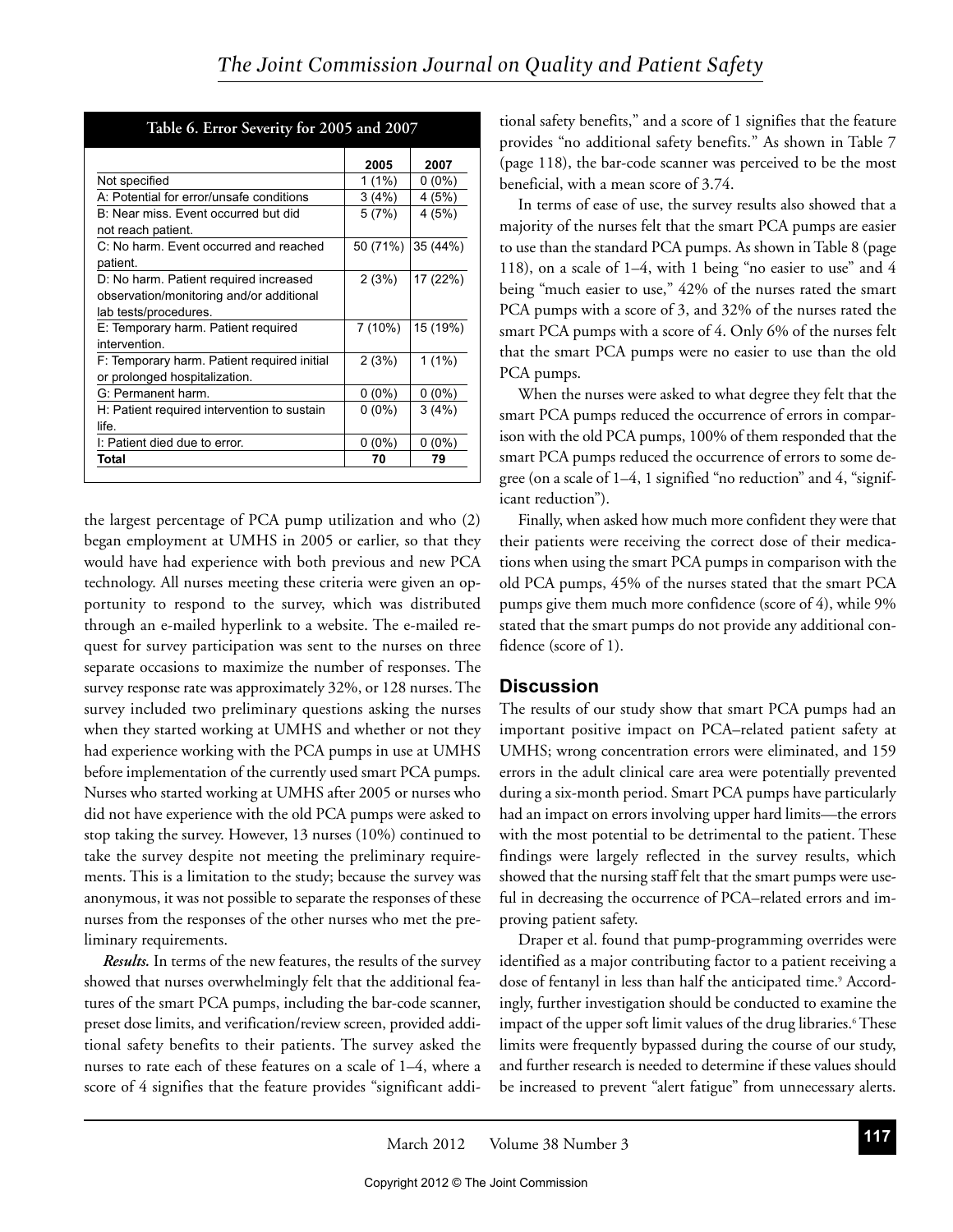#### Table 7. Nursing Survey Questions and Responses: Features\*

On a scale of 1-4, to what degree do you believe the following features of the smart PCA pumps provide added safety to patients in comparison to the old PCA pumps?

|                                  | 4 (Significant<br><b>Additional Safety)</b> | 3     | $\mathbf{2}$ | 1 (No<br><b>Additional Safety)</b> | <b>No Opinion</b> | <b>Mean Score</b> |
|----------------------------------|---------------------------------------------|-------|--------------|------------------------------------|-------------------|-------------------|
| Bar-code scanner                 | 82%                                         | 15%   | $0\%$        | 0%                                 | 3%                | 3.74              |
|                                  | $-60$                                       | $-11$ | 0            |                                    | $-2$              |                   |
| Preset dose limits (soft alerts) | 58%                                         | 28%   | 8%           | $0\%$                              | 6%                | 3.32              |
|                                  | $-41$                                       | $-20$ | $-6$         |                                    | $-4$              |                   |
| Preset dose limits (hard alerts) | 64%                                         | 22%   | 8%           | $0\%$                              | 6%                | 3.39              |
|                                  | -46                                         | $-16$ | $-6$         |                                    | $-4$              |                   |
| Verification/review screen       | 77%                                         | 20%   | $1\%$        | $0\%$                              | 1%                | 3.71              |
|                                  | -54                                         | $-14$ | $-1$         |                                    | $-1$              |                   |

\* PCA, patient-controlled analgesia.

### Table 8. Nursing Survey Questions and Responses: Ease of Use, Reduction of Occurrence of Errors, Patient's Receipt of Correct Dose\*

|                                                                                                 | 4    |      |      |       | <b>Mean Score</b> |
|-------------------------------------------------------------------------------------------------|------|------|------|-------|-------------------|
| On a scale of 1–4, how much easier do you feel the use of the smart PCA pumps                   | 32%  | 42%  | 20%  | 6%    | 3.00              |
| is compared to the older PCA pumps? $(1 = no$ easier to use, $4 = much$ easier to use)          | (22) | (29) | (14) | (4)   |                   |
| On a scale of 1–4, to what degree do you think the smart PCA pumps have reduced the occurrence  | 26%  | 54%  | 20%  | $0\%$ | 3.06              |
| of errors in comparison to the old PCA pumps? $(1 = no$ reduction, $4 =$ significant reduction) | (18) | (37) | (14) | (0)   |                   |
| On a scale of 1–4, how much more confident are you that your patients are getting the correct   | 45%  | 29%  | 17%  | 9%    | 3.10              |
| dose of their medications when using the smart PCA pups in comparison to the old PCA pumps?     | (31) | (20) | (12) | (6)   |                   |
| $(1 = no more confident, 4 = much more confident)$                                              |      |      |      |       |                   |
| * PCA, patient-controlled analgesia.                                                            |      |      |      |       |                   |

This is particularly true for the upper soft limit value of morphine, which accounted for 40% of the total number of soft alert overrides. At UMHS, data from the PCA smart pumps were used to further tighten the soft limits to avoid potentially nuisance alerts for the PCA pump programmer. Those data were also used in the development of standard PCA order sets in the computerized provider order entry system for opiate-naïve and opiate-tolerant patient populations. Furthermore, PCA prescribing restrictions were eliminated for the patient's admitting service to ensure prescriber education on PCA therapy and accountability for PCA prescribing, while the acute pain service made the transition to a consultative role rather than the sole provider for PCA therapy. The institution's pain management committee provides continual monitoring of the prescribing, pump programming, and alerts and overrides associated with PCA therapy.

A similar smart pump implementation process was conducted in 2004 at Saint Joseph Hospital in Lexington, Kentucky.<sup>3</sup> Analysis of error data showed an overall improvement in the

safety of IV medication administration, comparable to what was found in our study at UMHS. One factor identified and implemented by researchers at Saint Joseph Hospital to further improve IV medication administration safety that could also be considered is the implementation of patient-controlled analgesia pumps with end-tidal  $CO<sub>2</sub>$  monitoring devices for automatic safety lockout. Capnography allows continuous and instantaneous measurement of end-tidal  $CO<sub>2</sub>$  and may be used independently or commonly combined with pulse-oximetry equipment. This could contribute to safety improvement efforts by monitoring to prevent respiratory depression in patients on PCA therapy. This would be particularly useful in patients who are very sensitive to opioid therapy, despite proper dosing and programming. Several root cause analyses conducted at the Veterans Health Administration have found that this technology could have prevented more than 60% of adverse events related to PCA pumps.<sup>10</sup> At the present time, PCA infusion devices have limited end-tidal  $CO<sub>2</sub>$  monitoring capacity but may be more common in the future. Pulse oximetry is currently used routinely